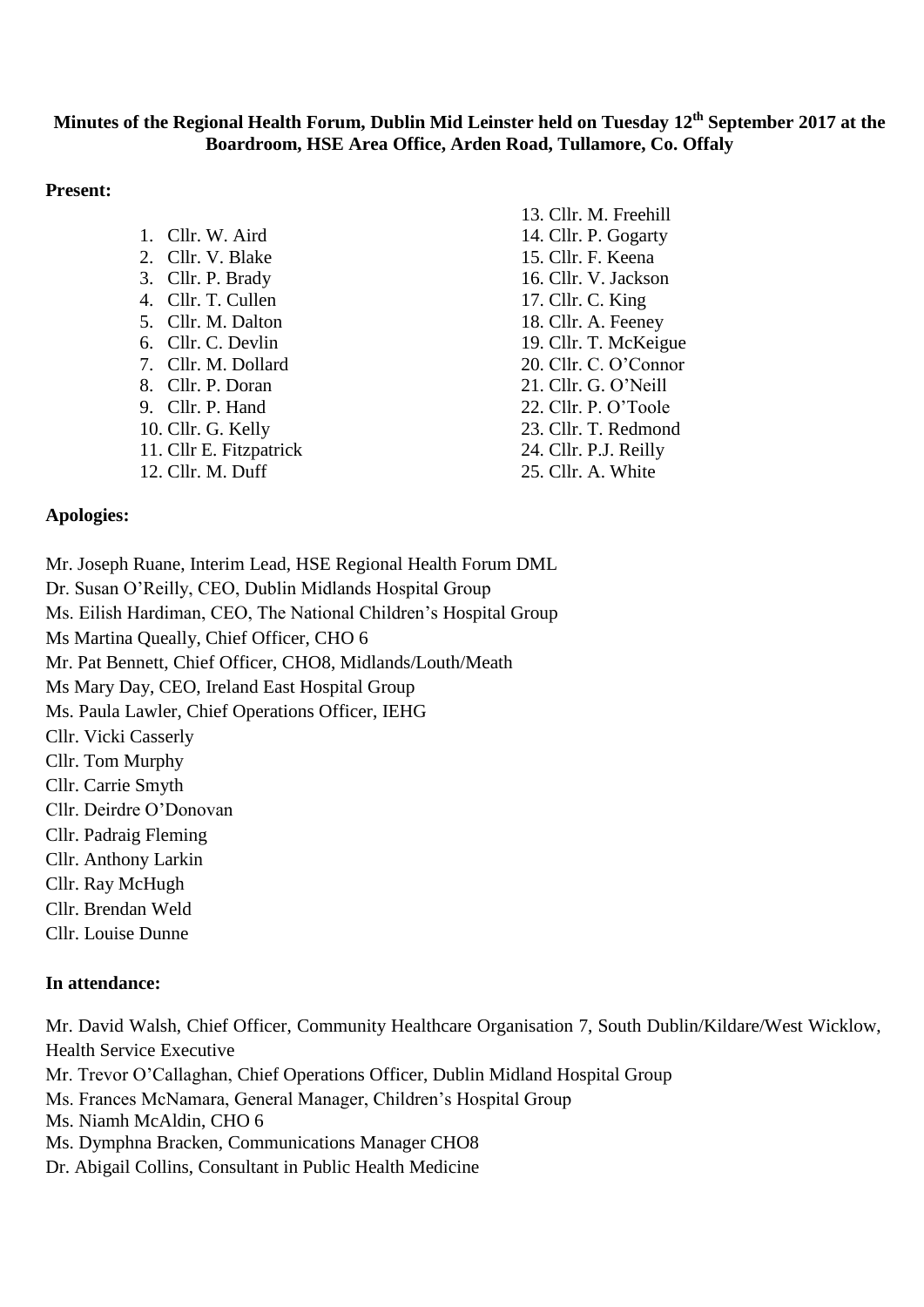Dr. Heather Burns, Specialist Registrar in Public Health Medicine Ms. Sharon Whelehan, Regional Health Forum Coordinator

# **17:05:01 Adoption of minutes of the meetings of the Regional Health Forum, Dublin – Mid Leinster held on 4 th July 2017**

On the proposal of Cllr. and seconded by Cllr. the Minutes of the Regional Health Forum, Dublin Mid-Leinster held on Tuesday 4<sup>th</sup> July 2017 were adopted.

## **17:05:02 HSE Update – HPV Vaccine- Dr Abigail Collins, Consultant in Public Health Medicine**

Cllr. Eddie Fitzpatrick (Vice Chairperson) introduced Dr Abigail Collins, Consultant in Public Health Medicine. Dr. Collins gave a detailed presentation to the Forum explaining that the importance of the HPV vaccine and why they are targeting all first and second year female students.

This school based programme will seek permission of the parents at the beginning of the school year and the vaccine is then administered twice throughout the year. Immunity is expected to last between a minimum of 9 years to a life time.

Members praised Dr. Collins as they felt much more informed as a lot of negatives issues regarding the vaccine were highlighted in the media.

Members asked questions following the presentation and the below issues were raised.

### **Age Related Virus**

Members were concerned that the age of when the girls are given the vaccine was quite young when the Human Papilloma virus is sexually transmitted

The HPV vaccine protects girls from developing a cervical cancer when they grow up but must they must receive the vaccine before they ever come into any contact with the virus hence why this has been the decided age.

### **Consent Forms**

Members advised that parents felt they were being railroaded into a decision regarding the vaccine with the overnight consent form. With so much negativity towards the vaccine, parents felt they needed longer to decide. Dr Collins agreed that this may have to be reassessed but with trying to schedule the 2 doses into such a short school year it may be difficult.

### **How many lives does the vaccine save each year?**

This vaccine is estimated to save 70 lives a year. [Every year in Ireland: 6,500 women need hospital treatment](http://www.hse.ie/eng/health/Immunisation/pubinfo/schoolprog/HPV/hpv-vaccine-facts/#collapse1)  [for a precancerous growth, 300 \(many young\) women get cervical cancer, and 90 women die from cervical](http://www.hse.ie/eng/health/Immunisation/pubinfo/schoolprog/HPV/hpv-vaccine-facts/#collapse1)  [cancer.](http://www.hse.ie/eng/health/Immunisation/pubinfo/schoolprog/HPV/hpv-vaccine-facts/#collapse1) So far there has been an 80% uptake with up to 230,000 vaccinated so far. The aim is seal Ireland from the virus. A high uptake will prevent and protect the people who cannot be vaccinated for any reason.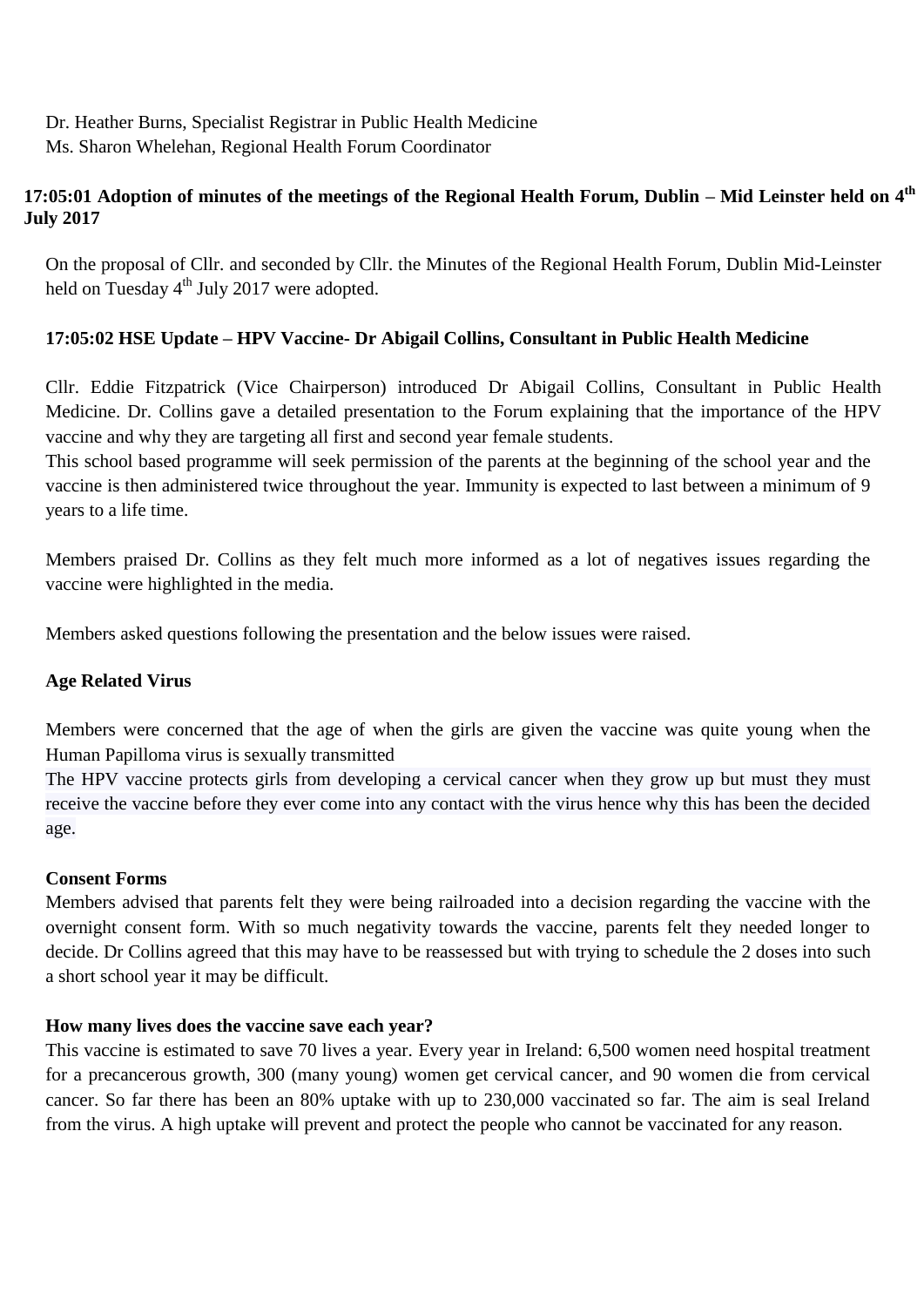### **Promotion of the vaccine**

Dr Collins felt that doctors were not promoting the vaccine as they were unsure of all the facts but assured members that the HPV vaccine campaign is now targeting all health care professionals to educate them further on the importance of the vaccine

### **Cost per person**

The cost of an individual vaccination is  $\epsilon$ 600 per person for the 2 dose vaccine.

### **How can members of the forum reassure their constituents?**

Dr. Collins advised members that research has been carried out nationally, internationally and globally on millions of vaccinations administered to date with results claiming no difference in the rates of serious illnesses between vaccinated and unvaccinated individuals.

There is no evidence that links the vaccine to chronic fatigue like conditions etc.

### **Storage of the Vaccine**

The vaccine is stored in mercury and has a very stable shelf life. Members queried if any vaccine had been discarded due to low uptake but were assured that this has not yet been the case. If numbers continue to remain low, repeat orders will be affected.

**17:05:03 Motions**

### **Motion 1**

That CHO8 would provide details on the resource allocation for the 2017 workforce and how does this compare to the years 2015 and 2016?

### **Cllr. Michael Dollard**

A response to this motion was prepared by Mr. Pat Bennett, Chief Officer of CHO8. Members noted the report.

### **Motion 2**

That this Committee calls on the Government and all members of the Oireachtas to pass the Public Health (Alcohol) Bill without delay, as its provisions, although modest, represent a small step in the right direction towards tackling this country's toxic relationship with alcohol, the abuse of which is directly responsible for over 12% of this country's annual health budget.

#### **Cllr. Paul Gogarty**

A response to this motion was prepared by Ms. Marion Rackard, Project Manager, HSE Alcohol Programme. The motion was seconded by a number of Cllrs. A copy of the motion was forwarded to the Department. Members noted the report.

#### **Motion 3**